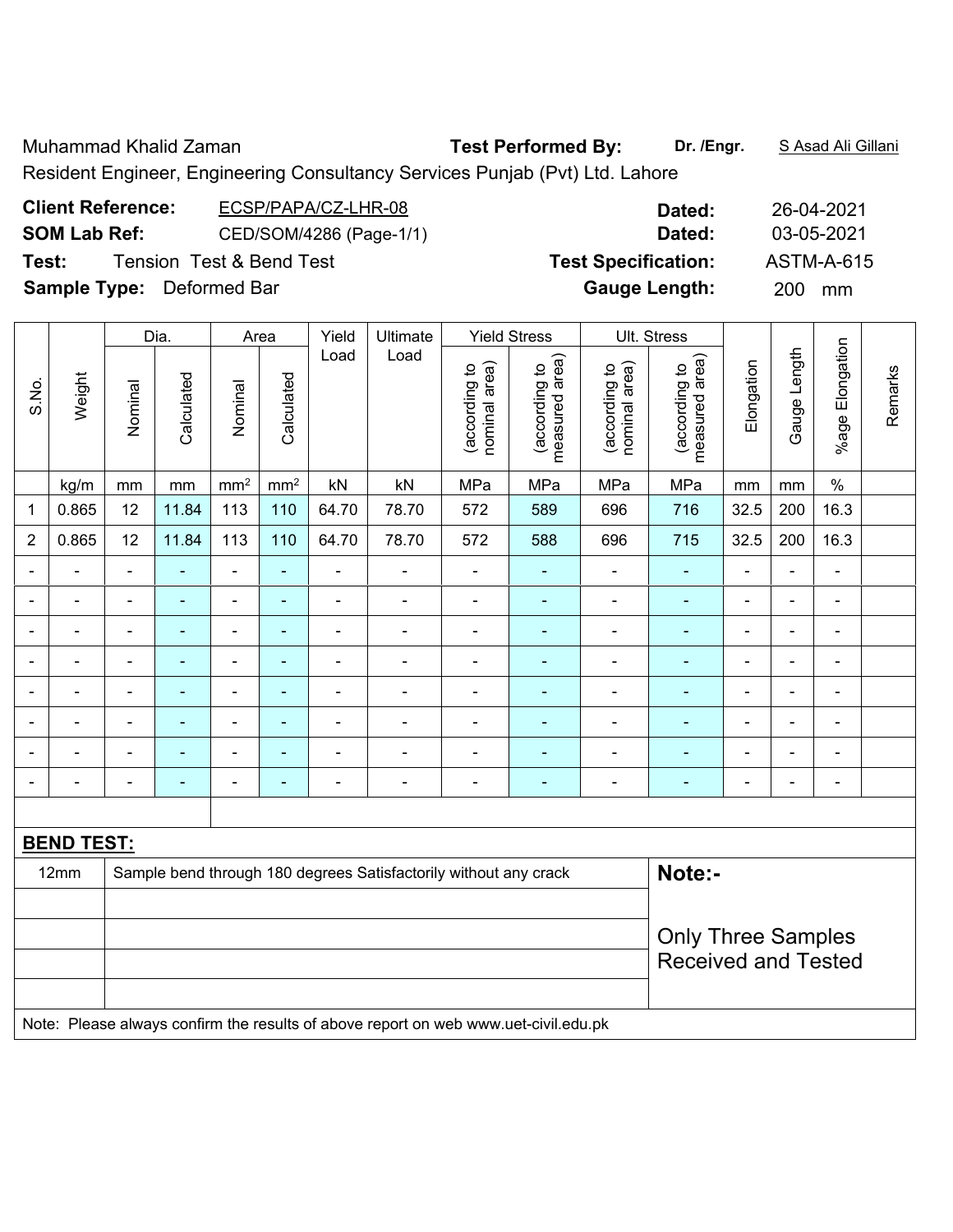AGE (Army) - Pasrur

**Client Reference:** 6045 /04/E-6

**Dated:** 29-04-2021 **Dated:** 03-05-2021

| <b>Tension Test &amp; Bend Test</b><br>Test:<br><b>Guage Length:</b> |        |         |                    | 8       | inch               |               | <b>Sample Type:</b> | <b>Test Specification:</b>              |                                                                          | <b>ASTM-A-615</b><br>Deformed Bar                                       |                                              |            |                 |
|----------------------------------------------------------------------|--------|---------|--------------------|---------|--------------------|---------------|---------------------|-----------------------------------------|--------------------------------------------------------------------------|-------------------------------------------------------------------------|----------------------------------------------|------------|-----------------|
| S.No.                                                                | Weight | Nominal | Dia.<br>Calculated | Nominal | Area<br>Calculated | Yield<br>Load | Ultimate<br>Load    | ea)<br>್ರೆ<br>(according<br>nominal are | <b>Yield Stress</b><br>area)<br>$\overline{c}$<br>(according<br>measured | Ult. Stress<br>ea)<br>$\overline{5}$<br>rding<br>ಹ<br>nominal<br>(accor | rea)<br>٥,<br>(according<br>ဥ<br>5<br>ω<br>Φ | Elongation | Length<br>Gauge |

|                |                                                                         |                                                                  | Dia.       |                 | Area            | Yield | Ultimate |                                | Yield Stress                    |                                | UII. Stress                        |            |                   |                       |         |
|----------------|-------------------------------------------------------------------------|------------------------------------------------------------------|------------|-----------------|-----------------|-------|----------|--------------------------------|---------------------------------|--------------------------------|------------------------------------|------------|-------------------|-----------------------|---------|
| S.No.          | Weight                                                                  | Nominal                                                          | Calculated | Nominal         | Calculated      | Load  | Load     | nominal area)<br>(according to | measured area)<br>(according to | nominal area)<br>(according to | area)<br>(according to<br>measured | Elongation | Length<br>Gauge I | Elongation<br>$%$ age | Remarks |
|                | lb/ft                                                                   | #                                                                | in         | in <sup>2</sup> | in <sup>2</sup> | Tons  | Tons     | psi                            | psi                             | psi                            | psi                                | in         | in                | $\%$                  |         |
| 1              | 2.595                                                                   | 8                                                                | 0.986      | 0.79            | 0.763           | 26.15 | 34.63    | 73000                          | 75580                           | 96670                          | 100090                             | 1.50       | 8.0               | 18.8                  |         |
| 2              | 2.600                                                                   | 8                                                                | 0.986      | 0.79            | 0.764           | 26.17 | 34.66    | 73050                          | 75540                           | 96760                          | 100050                             | 1.40       | 8.0               | 17.5                  |         |
| 3              | 1.453                                                                   | 6                                                                | 0.737      | 0.44            | 0.427           | 14.14 | 19.64    | 70870                          | 73030                           | 98460                          | 101460                             | 1.30       | 8.0               | 16.3                  |         |
| 4              | 1.456                                                                   | 6                                                                | 0.738      | 0.44            | 0.428           | 14.19 | 19.83    | 71130                          | 73120                           | 99380                          | 102170                             | 1.20       | 8.0               | 15.0                  |         |
| 5              | 1.058                                                                   | 5                                                                | 0.629      | 0.31            | 0.311           | 10.16 | 14.24    | 72310                          | 72070                           | 101310                         | 100990                             | 1.30       | 8.0               | 16.3                  |         |
| 6              | 1.059                                                                   | 5                                                                | 0.629      | 0.31            | 0.311           | 10.14 | 14.32    | 72160                          | 71930                           | 101890                         | 101570                             | 1.00       | 8.0               | 12.5                  |         |
| $\overline{7}$ | 0.674                                                                   | 4                                                                | 0.502      | 0.20            | 0.198           | 7.24  | 9.50     | 79810                          | 80620                           | 104770                         | 105820                             | 1.10       | 8.0               | 13.8                  |         |
| 8              | 0.677                                                                   | 4                                                                | 0.503      | 0.20            | 0.199           | 7.19  | 9.40     | 79250                          | 79650                           | 103640                         | 104160                             | 1.00       | 8.0               | 12.5                  |         |
|                |                                                                         |                                                                  |            |                 |                 |       |          |                                |                                 |                                |                                    |            |                   |                       |         |
|                |                                                                         |                                                                  |            |                 |                 |       |          |                                |                                 |                                |                                    |            |                   |                       |         |
|                |                                                                         |                                                                  |            |                 |                 |       |          |                                |                                 |                                |                                    |            |                   |                       |         |
|                | <b>BEND TEST:</b>                                                       |                                                                  |            |                 |                 |       |          |                                |                                 |                                |                                    |            |                   |                       |         |
|                | # 8<br>Sample bend through 180 degrees Satisfactorily without any crack |                                                                  |            |                 |                 |       |          |                                | Note:-                          |                                |                                    |            |                   |                       |         |
|                | #6                                                                      | Sample bend through 180 degrees Satisfactorily without any crack |            |                 |                 |       |          |                                |                                 |                                |                                    |            |                   |                       |         |

|    | <b>Campio Dona amodyn 100 dogrood Calibrations Williogl any Graph</b>               |                            |  |  |  |  |  |  |  |  |  |
|----|-------------------------------------------------------------------------------------|----------------------------|--|--|--|--|--|--|--|--|--|
| #5 | Sample bend through 180 degrees Satisfactorily without any crack                    | <b>Only Twelve Samples</b> |  |  |  |  |  |  |  |  |  |
| #4 | Sample bend through 180 degrees Satisfactorily without any crack                    | <b>Received and Tested</b> |  |  |  |  |  |  |  |  |  |
|    |                                                                                     |                            |  |  |  |  |  |  |  |  |  |
|    | Note: Please always confirm the results of above report on web www.uet-civil edu nk |                            |  |  |  |  |  |  |  |  |  |

confirm the results of above report on web www.uet-civil.edu.pk

**SOM Lab Ref:** 

4282(Page- $1/1)$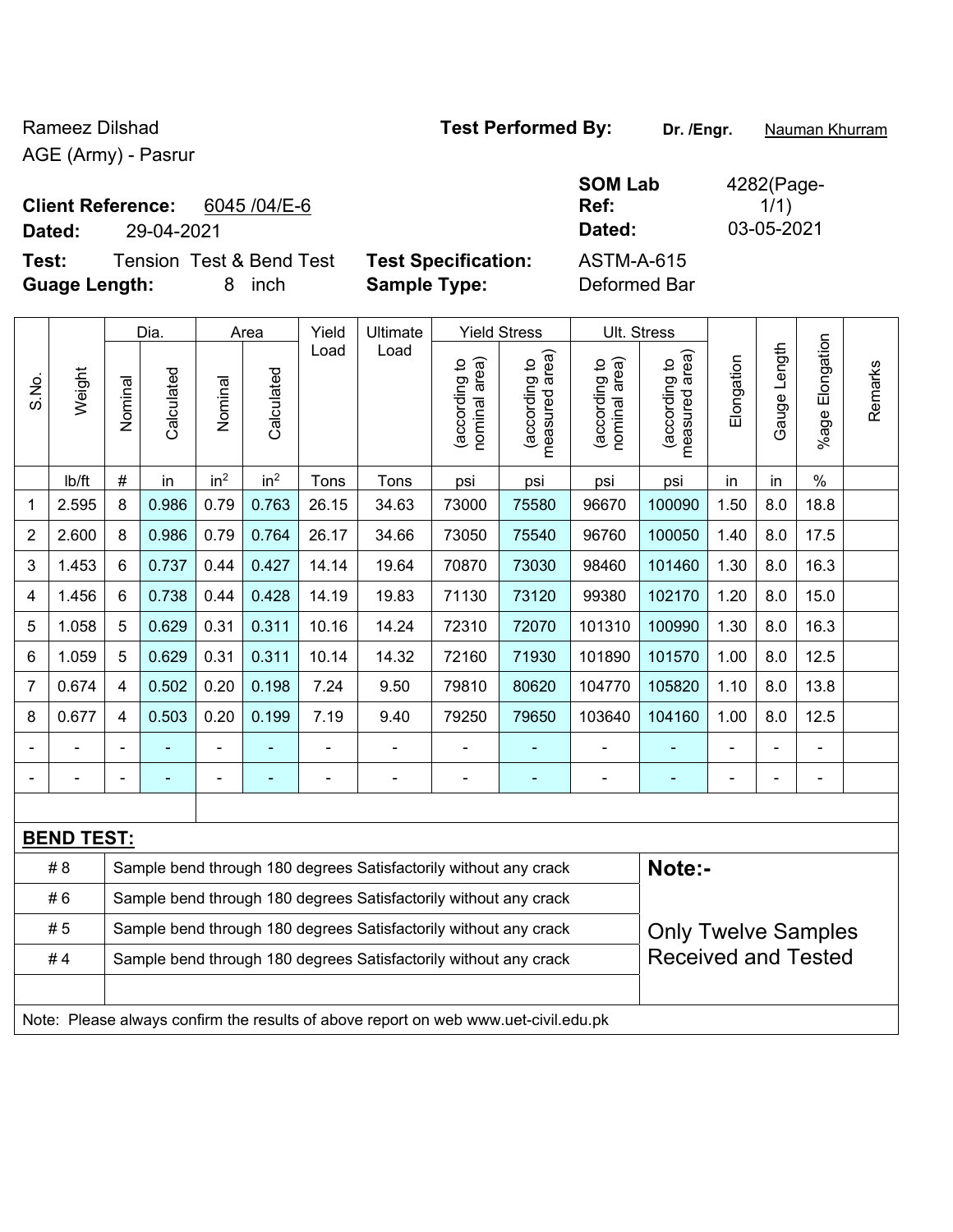Project Manager **Test Performed By:** Dr. /Engr. **Nauman Khurram** 

Nazir & Sons Trust Building Construction Project, Lahore

## **Client Reference:** NST/MT/SR/UET/010

**Dated:** 03-05-2021 **Dated:** 03-05-2021

**Test:** Tension Test & Bend Test **Test Specification:** ASTM-A-615 **Gauge Length:** 8 inch **Sample Type:** Deformed(Koh-e-Noor Steel Mill)

| <b>SOM Lab</b> | 4283(Page- |
|----------------|------------|
| Ref:           | 1/1)       |
| Dated:         | 03-05-2021 |

|                |                   |                | Dia.           |                          | Area            | Yield          | Ultimate                                                                            |                                | <b>Yield Stress</b>             |                                | Ult. Stress                     |                |                |                          |         |
|----------------|-------------------|----------------|----------------|--------------------------|-----------------|----------------|-------------------------------------------------------------------------------------|--------------------------------|---------------------------------|--------------------------------|---------------------------------|----------------|----------------|--------------------------|---------|
| S.No.          | Weight            | Nominal        | Calculated     | Nominal                  | Calculated      | Load           | Load                                                                                | nominal area)<br>(according to | measured area)<br>(according to | nominal area)<br>(according to | measured area)<br>(according to | Elongation     | Gauge Length   | %age Elongation          | Remarks |
|                | Ib/ft             | $\#$           | in             | in <sup>2</sup>          | in <sup>2</sup> | Tons           | Tons                                                                                | psi                            | psi                             | psi                            | psi                             | in             | in             | $\%$                     |         |
| 1              | 0.643             | $\overline{4}$ | 0.491          | 0.20                     | 0.189           | 5.98           | 8.28                                                                                | 65990                          | 69830                           | 91280                          | 96590                           | 1.10           | 8.0            | 13.8                     |         |
| $\overline{2}$ | 0.631             | $\overline{4}$ | 0.485          | 0.20                     | 0.185           | 5.73           | 8.26                                                                                | 63180                          | 68300                           | 91050                          | 98430                           | 1.00           | 8.0            | 12.5                     |         |
| 3              | 0.649             | $\overline{4}$ | 0.493          | 0.20                     | 0.191           | 5.96           | 8.56                                                                                | 65760                          | 68860                           | 94420                          | 98870                           | 1.20           | 8.0            | 15.0                     |         |
|                |                   |                |                | $\blacksquare$           |                 | $\blacksquare$ | ÷                                                                                   |                                |                                 | $\blacksquare$                 | $\blacksquare$                  | $\blacksquare$ |                | $\blacksquare$           |         |
|                |                   |                | $\blacksquare$ | ۰                        | ٠               | $\blacksquare$ | $\blacksquare$                                                                      | $\blacksquare$                 |                                 | -                              | $\blacksquare$                  | $\blacksquare$ |                | $\overline{\phantom{a}}$ |         |
| $\blacksquare$ | $\blacksquare$    | $\blacksquare$ | ÷              | $\overline{\phantom{0}}$ | ۰               | $\blacksquare$ | $\blacksquare$                                                                      | $\blacksquare$                 |                                 | ÷                              | L,                              | $\blacksquare$ | $\blacksquare$ | $\overline{\phantom{a}}$ |         |
| $\blacksquare$ | $\blacksquare$    | $\blacksquare$ | ä,             | $\blacksquare$           | ٠               | $\blacksquare$ | ÷                                                                                   | $\blacksquare$                 | $\blacksquare$                  | ÷,                             | $\blacksquare$                  | $\blacksquare$ | $\blacksquare$ | $\blacksquare$           |         |
|                | ä,                |                | ÷              | ÷,                       | ۰               | $\blacksquare$ | ä,                                                                                  | L,                             | $\blacksquare$                  | ä,                             | Ē,                              | $\blacksquare$ | $\blacksquare$ | $\blacksquare$           |         |
|                | $\blacksquare$    | $\blacksquare$ | ÷,             | $\overline{\phantom{0}}$ | ٠               | $\blacksquare$ | ä,                                                                                  | $\blacksquare$                 | $\blacksquare$                  | $\overline{\phantom{0}}$       | $\blacksquare$                  | $\blacksquare$ |                | $\blacksquare$           |         |
|                |                   |                | ÷              | ÷                        | ٠               | ä,             | ä,                                                                                  | Ē,                             | $\blacksquare$                  | ä,                             | Ē,                              |                |                | ÷,                       |         |
|                |                   |                |                |                          |                 |                |                                                                                     |                                |                                 |                                |                                 |                |                |                          |         |
|                | <b>BEND TEST:</b> |                |                |                          |                 |                |                                                                                     |                                |                                 |                                |                                 |                |                |                          |         |
|                | #4                |                |                |                          |                 |                | Sample bend through 180 degrees Satisfactorily without any crack                    |                                |                                 |                                | Note:-                          |                |                |                          |         |
|                |                   |                |                |                          |                 |                |                                                                                     |                                |                                 |                                |                                 |                |                |                          |         |
|                |                   |                |                |                          |                 |                |                                                                                     |                                |                                 |                                | <b>Only Four Samples</b>        |                |                |                          |         |
|                |                   |                |                |                          |                 |                |                                                                                     |                                |                                 |                                | <b>Received and Tested</b>      |                |                |                          |         |
|                |                   |                |                |                          |                 |                |                                                                                     |                                |                                 |                                |                                 |                |                |                          |         |
|                |                   |                |                |                          |                 |                | Note: Please always confirm the results of above report on web www.uet-civil.edu.pk |                                |                                 |                                |                                 |                |                |                          |         |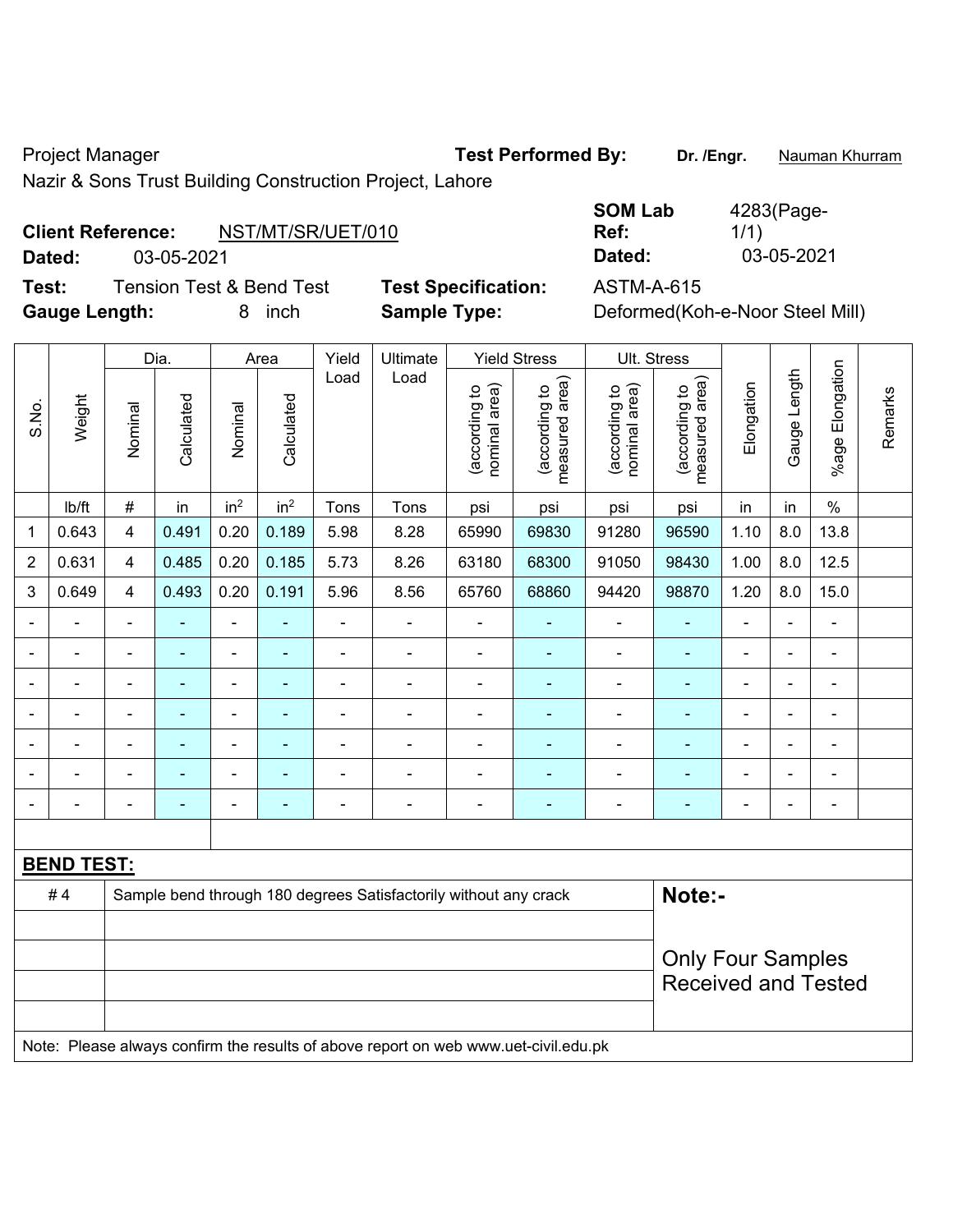Sub Divisional Officer **Test Performed By:** Dr. /Engr. **Nauman Khurram** 

Gujranwala Drainage Sub Division, Gujranwala

| <b>Client Reference:</b> | $90/3-W$ |
|--------------------------|----------|
|                          |          |

**Dated:** 27-03-2021 **Dated:** 03-05-2021

**Test:** Tension Test & Bend Test **Test Specification: Gauge Length:** 8 inch **Sample Type:** Deformed Bar

| <b>SOM Lab</b>    | 4284(Page- |
|-------------------|------------|
| Ref:              | 1/1)       |
| Dated:            | 03-05-2021 |
| <b>ASTM-A-615</b> |            |

|                |                   |                                                                  | Dia.       |                 | Area            | Yield                    | Ultimate                                                                            |                                | <b>Yield Stress</b>             |                                | Ult. Stress                     |                |              |                       |         |
|----------------|-------------------|------------------------------------------------------------------|------------|-----------------|-----------------|--------------------------|-------------------------------------------------------------------------------------|--------------------------------|---------------------------------|--------------------------------|---------------------------------|----------------|--------------|-----------------------|---------|
| S.No.          | Weight            | Nominal                                                          | Calculated | Nominal         | Calculated      | Load                     | Load                                                                                | nominal area)<br>(according to | (according to<br>measured area) | nominal area)<br>(according to | (according to<br>measured area) | Elongation     | Gauge Length | Elongation<br>$%$ age | Remarks |
|                | Ib/ft             | #                                                                | in         | in <sup>2</sup> | in <sup>2</sup> | Tons                     | Tons                                                                                | psi                            | psi                             | psi                            | psi                             | in             | in           | $\%$                  |         |
| 1              | 2.640             | 8                                                                | 0.994      | 0.79            | 0.776           | 24.67                    | 34.51                                                                               | 68870                          | 70110                           | 96330                          | 98070                           | 1.00           | 8.0          | 12.5                  |         |
| 2              | 2.595             | 8                                                                | 0.986      | 0.79            | 0.763           | 24.46                    | 33.10                                                                               | 68300                          | 70720                           | 92400                          | 95670                           | 0.90           | 8.0          | 11.3                  |         |
| 3              | 1.493             | 6                                                                | 0.748      | 0.44            | 0.439           | 14.37                    | 19.11                                                                               | 72050                          | 72210                           | 95800                          | 96020                           | 1.20           | 8.0          | 15.0                  |         |
| 4              | 1.498             | 6                                                                | 0.748      | 0.44            | 0.440           | 14.48                    | 19.37                                                                               | 72560                          | 72560                           | 97080                          | 97080                           | 1.20           | 8.0          | 15.0                  |         |
| 5              | 1.080             | 5                                                                | 0.635      | 0.31            | 0.317           | 10.14                    | 13.58                                                                               | 72160                          | 70570                           | 96600                          | 94470                           | 1.20           | 8.0          | 15.0                  |         |
| 6              | 1.067             | 5                                                                | 0.632      | 0.31            | 0.314           | 9.84                     | 13.32                                                                               | 69990                          | 69090                           | 94790                          | 93580                           | 1.30           | 8.0          | 16.3                  |         |
| $\overline{7}$ | 0.666             | 4                                                                | 0.500      | 0.20            | 0.196           | 6.52                     | 8.84                                                                                | 71940                          | 73410                           | 97460                          | 99450                           | 0.90           | 8.0          | 11.3                  |         |
| 8              | 0.674             | 4                                                                | 0.502      | 0.20            | 0.198           | 6.63                     | 8.99                                                                                | 73070                          | 73810                           | 99150                          | 100150                          | 1.00           | 8.0          | 12.5                  |         |
|                | ÷                 | $\blacksquare$                                                   |            | $\blacksquare$  |                 | $\blacksquare$           | $\blacksquare$                                                                      |                                | ٠                               | $\blacksquare$                 | ٠                               | ÷              |              |                       |         |
|                | $\blacksquare$    | $\blacksquare$                                                   | ÷,         | ÷               | $\blacksquare$  | $\overline{\phantom{a}}$ | $\blacksquare$                                                                      | $\blacksquare$                 | ٠                               | ÷                              | $\blacksquare$                  | $\blacksquare$ |              | $\blacksquare$        |         |
|                |                   |                                                                  |            |                 |                 |                          |                                                                                     |                                |                                 |                                |                                 |                |              |                       |         |
|                | <b>BEND TEST:</b> |                                                                  |            |                 |                 |                          |                                                                                     |                                |                                 |                                |                                 |                |              |                       |         |
|                | # 8               |                                                                  |            |                 |                 |                          | Sample bend through 180 degrees Satisfactorily without any crack                    |                                |                                 |                                | Note:-                          |                |              |                       |         |
|                | #6                |                                                                  |            |                 |                 |                          | Sample bend through 180 degrees Satisfactorily without any crack                    |                                |                                 |                                |                                 |                |              |                       |         |
|                | #5                | Sample bend through 180 degrees Satisfactorily without any crack |            |                 |                 |                          |                                                                                     |                                |                                 |                                | <b>Only Twelve Samples</b>      |                |              |                       |         |
|                | #4                | Sample bend through 180 degrees Satisfactorily without any crack |            |                 |                 |                          |                                                                                     |                                |                                 |                                | <b>Received and Tested</b>      |                |              |                       |         |
|                |                   |                                                                  |            |                 |                 |                          |                                                                                     |                                |                                 |                                |                                 |                |              |                       |         |
|                |                   |                                                                  |            |                 |                 |                          | Note: Please always confirm the results of above report on web www.uet-civil.edu.pk |                                |                                 |                                |                                 |                |              |                       |         |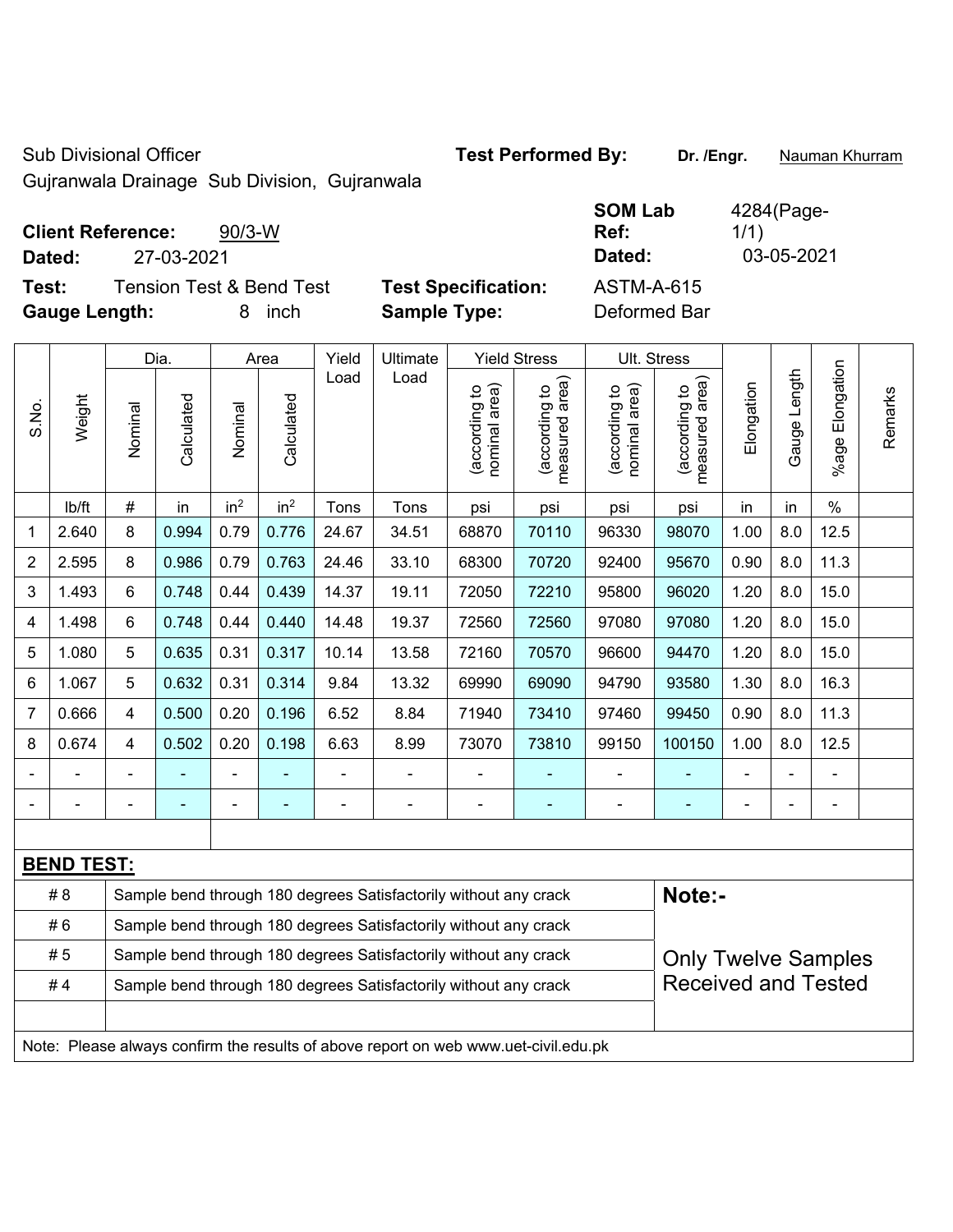Deputy Director, Engg. **Test Performed By:** Dr. /Engr. **Nauman Khurram** 

Sec I & II, Package -I, LOLMTP LDA, Lahore

**Client Reference:** DD/PKG-I/LOLMTP/LDA/34 **Dated:** 03-05-2021 **Dated:** 03-05-2021 **Test:** Tension Test & Bend Test **Test Specification:** ASTM-A-615

**Guage Length:** 8 inch **Sample Type:** Deformed Bar

|        | <b>SOM Lab</b> |
|--------|----------------|
|        | Ref:           |
|        | Dated:         |
| ation: | ASTM-A-61      |

**Some** 1

4287(Page- $1/1)$ 

|        |                                                                  |                   |                 |                 | Yield          | Ultimate                 |                               |                                 |                                                                                         |                                 |                |                |                |                                       |
|--------|------------------------------------------------------------------|-------------------|-----------------|-----------------|----------------|--------------------------|-------------------------------|---------------------------------|-----------------------------------------------------------------------------------------|---------------------------------|----------------|----------------|----------------|---------------------------------------|
| Weight | Nominal                                                          | Calculated        | Nominal         | Calculated      | Load           | Load                     | nominal area)<br>according to | measured area)<br>(according to | nominal area)<br>(according to                                                          | (according to<br>measured area) | Elongation     |                | $%$ age        | Remarks                               |
| lb/ft  | $\#$                                                             | in                | in <sup>2</sup> | in <sup>2</sup> | Tons           | Tons                     | psi                           | psi                             | psi                                                                                     | psi                             | in             | in             | $\%$           |                                       |
| 1.490  | 6                                                                | 0.747             | 0.44            | 0.438           | 15.87          | 21.66                    | 79560                         | 79920                           | 108580                                                                                  | 109070                          | 1.10           | 8.0            | 13.8           |                                       |
| 1.467  | 6                                                                | 0.741             | 0.44            | 0.431           | 15.14          | 21.33                    | 75880                         | 77460                           | 106890                                                                                  | 109120                          | 1.00           | 8.0            | 12.5           |                                       |
| 0.673  | 4                                                                | 0.502             | 0.20            | 0.198           | 7.46           | 9.89                     | 82290                         | 83120                           | 109040                                                                                  | 110140                          | 1.10           | 8.0            | 13.8           |                                       |
| 0.670  | 4                                                                | 0.501             | 0.20            | 0.197           | 7.21           | 9.63                     | 79470                         | 80690                           | 106230                                                                                  | 107840                          | 1.10           | 8.0            | 13.8           |                                       |
|        | $\blacksquare$                                                   | ä,                | $\blacksquare$  |                 | ä,             | $\blacksquare$           | ä,                            | $\blacksquare$                  | $\blacksquare$                                                                          | $\blacksquare$                  | L.             |                | $\blacksquare$ |                                       |
|        |                                                                  | $\blacksquare$    | $\blacksquare$  | ٠               |                | $\blacksquare$           | Ē,                            | ٠                               | $\blacksquare$                                                                          | $\blacksquare$                  | $\blacksquare$ |                |                |                                       |
|        |                                                                  |                   | ÷               |                 | L.             | $\blacksquare$           |                               |                                 | $\blacksquare$                                                                          |                                 |                |                | $\blacksquare$ |                                       |
|        | $\blacksquare$                                                   | $\blacksquare$    | $\blacksquare$  | $\blacksquare$  | $\blacksquare$ | $\blacksquare$           | $\blacksquare$                | ٠                               | $\blacksquare$                                                                          | ÷                               | $\blacksquare$ | ÷              | $\blacksquare$ |                                       |
|        | $\blacksquare$                                                   | $\blacksquare$    | $\blacksquare$  | $\blacksquare$  | ä,             | $\blacksquare$           | $\blacksquare$                | ٠                               | $\blacksquare$                                                                          | ٠                               | $\blacksquare$ | $\blacksquare$ | $\blacksquare$ |                                       |
|        |                                                                  |                   |                 |                 |                | $\overline{\phantom{0}}$ |                               |                                 |                                                                                         |                                 |                |                | $\blacksquare$ |                                       |
|        |                                                                  |                   |                 |                 |                |                          |                               |                                 |                                                                                         |                                 |                |                |                |                                       |
|        |                                                                  |                   |                 |                 |                |                          |                               |                                 |                                                                                         |                                 |                |                |                |                                       |
|        |                                                                  |                   |                 |                 |                |                          |                               |                                 |                                                                                         |                                 |                |                |                |                                       |
|        | Sample bend through 180 degrees Satisfactorily without any crack |                   |                 |                 |                |                          |                               |                                 |                                                                                         |                                 |                |                |                |                                       |
|        |                                                                  |                   |                 |                 |                |                          |                               |                                 |                                                                                         |                                 |                |                |                |                                       |
|        |                                                                  |                   |                 |                 |                |                          |                               |                                 |                                                                                         | <b>Received and Tested</b>      |                |                |                |                                       |
|        |                                                                  |                   |                 |                 |                |                          |                               |                                 |                                                                                         |                                 |                |                |                |                                       |
|        | #6<br>#4                                                         | <b>BEND TEST:</b> | Dia.            |                 | Area           |                          |                               |                                 | <b>Yield Stress</b><br>Sample bend through 180 degrees Satisfactorily without any crack |                                 | Ult. Stress    | Note:-         | Gauge Length   | Elongation<br><b>Only Six Samples</b> |

Note: Please always confirm the results of above report on web www.uet-civil.edu.pk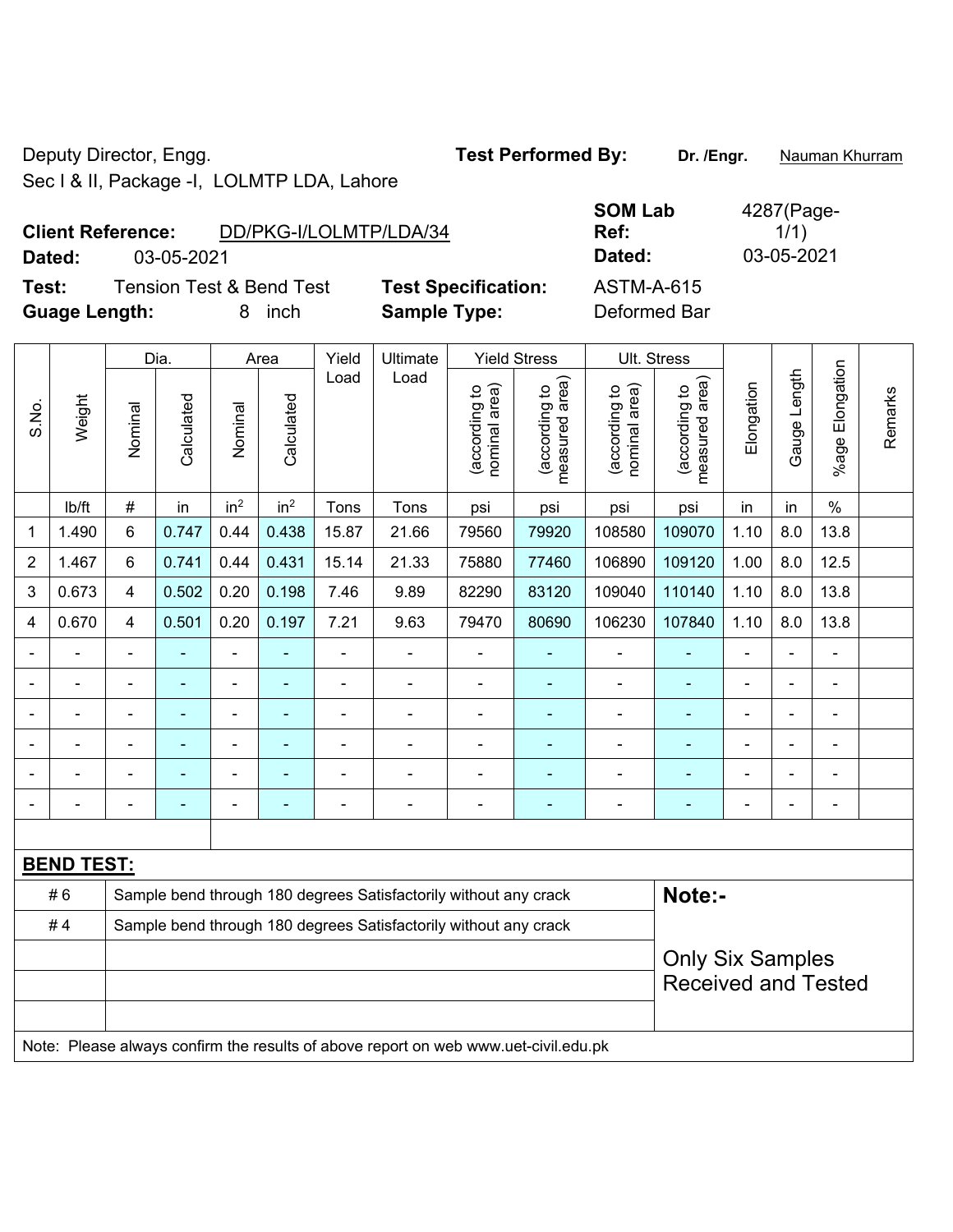Innovative Management **Test Performed By:** Dr. /Engr. **Nauman Khurram** 

**SOM Lab Ref:** 

Lahore

**Client Reference:** Nil

**Dated:** 03-05-2021 **Dated:** 03-05-2021

**Test:** Tension Test & Bend Test **Test Specification:** ASTM-A-615 **Gauge Length:** 8 inch **Sample Type:** Deformed Bar

| S.No.             | Weight                                                                              | Dia.                                                             |                | Area                     |                 | Yield          | Ultimate                 | <b>Yield Stress</b>            |                                 | Ult. Stress                    |                                 |                           |              |                              |         |  |
|-------------------|-------------------------------------------------------------------------------------|------------------------------------------------------------------|----------------|--------------------------|-----------------|----------------|--------------------------|--------------------------------|---------------------------------|--------------------------------|---------------------------------|---------------------------|--------------|------------------------------|---------|--|
|                   |                                                                                     | Nominal                                                          | Calculated     | Nominal                  | Calculated      | Load           | Load                     | (according to<br>nominal area) | (according to<br>measured area) | (according to<br>nominal area) | measured area)<br>(according to | Elongation                | Gauge Length | Elongation<br>$%$ age        | Remarks |  |
|                   | lb/ft                                                                               | $\#$                                                             | in             | in <sup>2</sup>          | in <sup>2</sup> | Tons           | Tons                     | psi                            | psi                             | psi                            | psi                             | in                        | in           | $\%$                         |         |  |
| 1                 | 0.650                                                                               | 4                                                                | 0.493          | 0.20                     | 0.191           | 5.88           | 7.95                     | 64860                          | 67920                           | 87680                          | 91810                           | 1.30                      | 8.0          | 16.3                         |         |  |
| $\overline{2}$    | 0.629                                                                               | 4                                                                | 0.485          | 0.20                     | 0.185           | 5.25           | 7.54                     | 57890                          | 62590                           | 83180                          | 89930                           | 1.30                      | 8.0          | 16.3                         |         |  |
|                   |                                                                                     | $\blacksquare$                                                   |                | $\blacksquare$           | ٠               | $\blacksquare$ |                          | $\blacksquare$                 |                                 | $\blacksquare$                 | $\blacksquare$                  | $\blacksquare$            |              | $\blacksquare$               |         |  |
|                   |                                                                                     | $\blacksquare$                                                   | $\blacksquare$ | $\overline{\phantom{a}}$ | ۰               | $\blacksquare$ | $\overline{\phantom{a}}$ | $\overline{\phantom{a}}$       | $\overline{a}$                  | $\overline{\phantom{a}}$       | $\blacksquare$                  | $\blacksquare$            |              | $\qquad \qquad \blacksquare$ |         |  |
|                   |                                                                                     | $\blacksquare$                                                   | $\blacksquare$ | $\overline{\phantom{a}}$ | $\blacksquare$  | $\overline{a}$ | ä,                       | $\blacksquare$                 | ٠                               | $\overline{\phantom{0}}$       | $\blacksquare$                  | $\blacksquare$            |              | $\blacksquare$               |         |  |
|                   |                                                                                     | $\blacksquare$                                                   | ÷              | $\blacksquare$           | ÷               | $\blacksquare$ | $\blacksquare$           | $\blacksquare$                 | $\overline{a}$                  | ÷                              | ä,                              | $\blacksquare$            |              | $\qquad \qquad \blacksquare$ |         |  |
|                   |                                                                                     | $\blacksquare$                                                   | ÷,             | $\blacksquare$           | ۰               |                | $\blacksquare$           | $\blacksquare$                 |                                 | Ĭ.                             | $\blacksquare$                  | $\blacksquare$            |              | $\blacksquare$               |         |  |
|                   |                                                                                     | ä,                                                               | ÷,             | ÷                        | ۰               |                |                          |                                |                                 | -                              |                                 | $\blacksquare$            |              | ÷,                           |         |  |
|                   |                                                                                     | L,                                                               |                | ۰                        |                 |                | $\blacksquare$           | $\blacksquare$                 |                                 | ۰                              | $\blacksquare$                  | $\blacksquare$            |              | ۰                            |         |  |
|                   |                                                                                     | ä,                                                               | $\blacksquare$ | $\overline{\phantom{a}}$ | ÷               | $\blacksquare$ | $\blacksquare$           | $\overline{\phantom{a}}$       | ٠                               | $\qquad \qquad \blacksquare$   | $\blacksquare$                  | $\blacksquare$            |              | $\blacksquare$               |         |  |
|                   |                                                                                     |                                                                  |                |                          |                 |                |                          |                                |                                 |                                |                                 |                           |              |                              |         |  |
| <b>BEND TEST:</b> |                                                                                     |                                                                  |                |                          |                 |                |                          |                                |                                 |                                |                                 |                           |              |                              |         |  |
|                   | #4                                                                                  | Sample bend through 180 degrees Satisfactorily without any crack |                |                          |                 |                |                          |                                |                                 |                                | Note:-                          |                           |              |                              |         |  |
|                   |                                                                                     |                                                                  |                |                          |                 |                |                          |                                |                                 |                                |                                 |                           |              |                              |         |  |
|                   |                                                                                     |                                                                  |                |                          |                 |                |                          |                                |                                 |                                |                                 | <b>Only Three Samples</b> |              |                              |         |  |
|                   |                                                                                     |                                                                  |                |                          |                 |                |                          |                                |                                 |                                | <b>Received and Tested</b>      |                           |              |                              |         |  |
|                   |                                                                                     |                                                                  |                |                          |                 |                |                          |                                |                                 |                                |                                 |                           |              |                              |         |  |
|                   | Note: Please always confirm the results of above report on web www.uet-civil.edu.pk |                                                                  |                |                          |                 |                |                          |                                |                                 |                                |                                 |                           |              |                              |         |  |

4288(Page-

1/1)